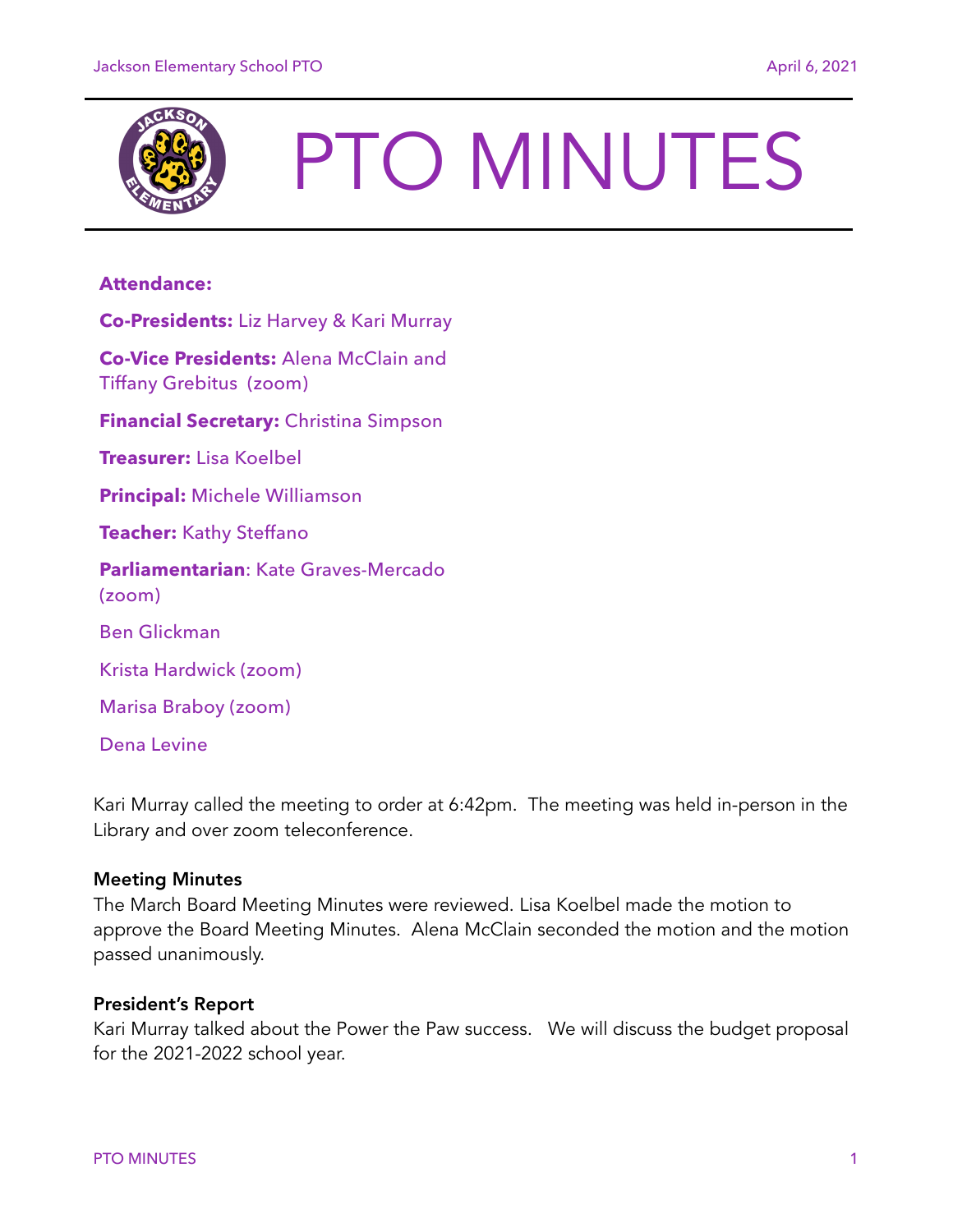# Financial Report

Lisa reported the financials for March.

The following is the expenses this month:

• \$27 Power the Paw

The following is income:

- \$417 Spirit Wear
- 26481 Power the Power
- \$100 Gala donation
- \$20 Marquiee

Current Balance is \$148,460

### Principal's Report

Mrs. Williamson is interviewing teachers for 3 open positions for the 2021-2022 school. There will be no combo classes. There will be four 5th grade classrooms and four 3rd grade classrooms. Class sizes will be at 22 students. An academic recovery teacher is secured for five days a week for next year. This teacher will visit classroom and assist students who are not meeting standards. Majority of the Jackson students are meeting and exceeding state standards for their grade level. Students will continue to participate in STAR testing but it will used as a measure of where students are what they learned in this pandemic environment. 5th grade promotion is in its planning stages. Jackson Elementary will be presenting to the RUSD school board next week.

Mrs. Steffano will be reaching out to the Sierra Outdoor School to see if the current 4th graders can participate for next year.

Mrs. Williamson recognized the school counselor. She has gone above and beyond for the students in the classroom.

# Vice-President's Report

Alena McClain presented Dining for Dollars Income: \$82 from Chick-fil-a and \$95 from Mountain Mikes. Mom & Pop's Chicken Shop fundraiser night is scheduled for Saturday.

Power the Pow was a huge success. The goal was to raise \$25,000 and we were able to exceed it by raising over \$27,000. This year we were able to secure 13 business boosters, and of those business 8 business are brand new supporters to Jackson. Two banners have been ordered to recognize all business and will be hung at the front of the school.

Together with the Santa's Virtual Workshop and Raley's Grant, \$15,890 is available for water bottle filling stations. The indoor station installation will cost around \$590 and they will be